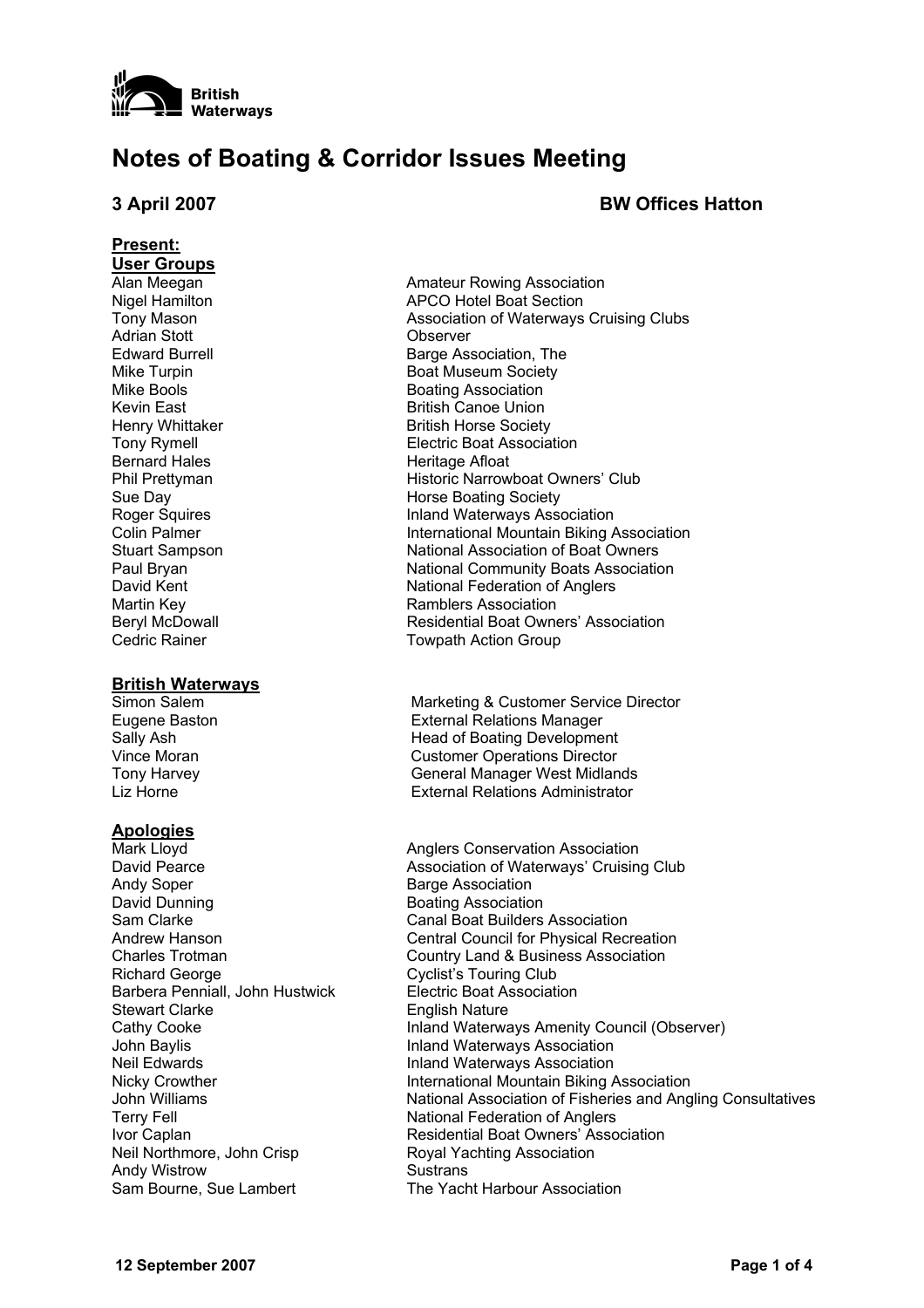### **Welcome & Introductions**

Simon Salem welcomed the group.

#### **1. BW Funding**

Simon explained that the DEFRA spending review process is taking longer than expected and may well not be resolved until autumn/the end of 2007 and that BW's finances will continue to tighten in the next 3 years.

#### **2. Licences**

#### **a** *Licence prices*

There was wide-ranging discussion on implications of grant cuts on future licence fees and their potential impact on boaters. BW advised that prospects were of a 30% increase in real terms over three years from 2008.

Beryl McDowall and Tony Mason requested a round table discussion on proposed licence fee increases from April 2008 and it was agreed that this will be a part of October's Boating & Corridor issues meeting. BW will issue a consultation paper for wider individual and group views to be submitted on the proposals during summer 2007. *(Sally Ash & External Relations)* 

#### **b** *Historic Boat Licence Discounts*

Simon thanked HnBOC for assistance in developing improved criteria for granting discounts. Agreed that BW would draft terms of reference for an appeals panel to advise on cases where a boater challenges BW's decision to refuse the discount. BW will invite IWA, TWT, HnBOC and the BMS to each nominate a member to the panel. *(Sally Ash)*

#### **c** *Boat Safety Scheme*

User representatives expressed concerns about the recent change to BW support/underwriting of BSS. It was felt that an established corporate body – perhaps BMF – should take responsibility for the continued integrity of the Scheme. These concerns to be communicated to BSS management.

#### **3. Mooring Policies**

#### **a** *Online mooring reduction policy*

IWA expressed the view that simple moorings with minimal facilities should not be closed because of very strong demand for low cost moorings. IWA's policy statement had been noted by BW in the development of the policy. BW to consider extending notice period for closures from 12 months to 24 months.

BW to provide an analysis of its directly managed mooring sites by scale of facilities provided. *(Sally Ash)*

#### **b** *Trial of allocation of vacancies at BW sites by auction*

RBOA expressed strong opposition to the auction concept. IWA, NABO and AWCC expressed similar reservations. This opposition was noted by BW. Discussion then focused on the need to develop a postal option that boaters without internet access could take part in the trial. Preference was also expressed for a tendering system rather than E-Bay style auction. BW agreed to consider these points further and convene a further meeting if necessary. (NB, this took place on 1 May 2007 and was attended by IWA, RBOA & AWCC representatives). BW confirmed that the price resulting from the auctions would inform but not determine the price for mooring permit renewals.

#### **4. Maintenance of Waterways**

Representatives voiced a series of concerns on the aspects listed below. As part of these discussions, BW's Customer Operations Director and General Manager, West Midlands explained new organisational arrangements for maintenance operations (three functional teams – construction, rapid response and vegetation management. BW's aim is to optimise use of fixed budgets to deliver to minimum safety standards and improve service to customers. It was agreed that the October meeting would include a discussion on feedback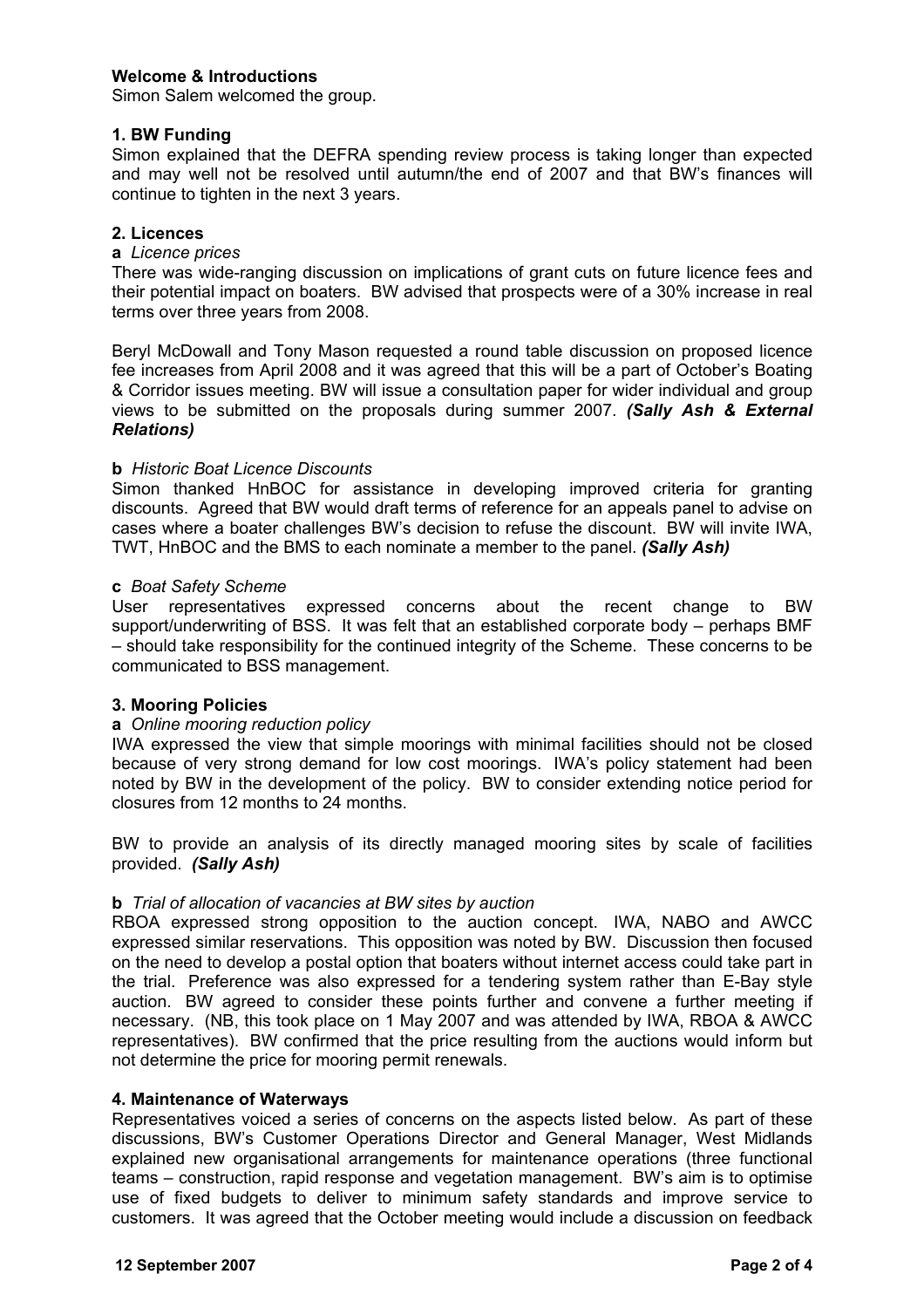and experiences on how the new arrangements were contributing to the aims of the new organisational structure.

BW will publish minimum safety standards before the year end

#### **a** *Lock paddle winding gear*

BW should publish risk assessments for different types of paddle gear. Post project appraisal of K&A gearing changes to be published.

#### **b** *"BW Aware" stickers*

These should show the date when they are applied to a structure.

#### **c** *Stiff lock gates*

Standards are under development & BW to report back at the next meeting. *(Vince Moran/Jim Stirling)*

#### **d** *Removal of pinch points*

BW will report on progress in identifying and publicising these. *(Jim Stirling)*

#### **e** *Conversion of manned structures for user operation*

Representatives were asked to advise which structures they felt could be user operated. *(All)*

#### **f** *Dredging*

Users acknowledged a recently constructive meeting with the Technical Director but asked for a written update and statement on BW's policies and priorities. *(Jim Stirling)*

Beryl McDowall was concerned that a build up of silt in the River Soar is not being dredged properly. Vince Moran said he would ask Caroline Killeavy (General Manager East Midlands) to respond to Beryl. *(Caroline Killeavy/Vince Moran)* 

#### **g** *Vegetation*

Concern was expressed about the spread of invasive species arising from the practice of leaving plants on river margins to spread downstream. BW was requested to provide copies of instruction sent to local teams with respect to invasive plant management. *(External Relations)*

#### **5. Services and Facilities**

**a** *BW pre-payment cards*

Sally briefed the meeting as per the statement at the following link: Boating Issues Meeting Prepayment Card Proposals March 2006

#### **6. Freight Traffic**

In response to concerns expressed about the closure of the central freight marketing unit, BW explained the way in which the local 'freight champion' concept worked and referred to the success of the Prescott Lock/Bow Back River project in London.

BW planned to hold pre-publication discussions of the draft OXERA study of freight costs/opportunities. These would begin later in the summer. *(Simon Salem)*

#### **7 Heritage**

There was a discussion of how BW's performance on heritage would be appraised. It was noted that this subject would be taken forward by the sub-group of BWAF which was to meet soon to consider heritage matters.

(This meeting was subsequently arranged for 28 September 2007)

#### **8 Cycling**

Noted that progress had yet to be made on bringing together a joint group to discuss the way forward on issues raised by cycling.